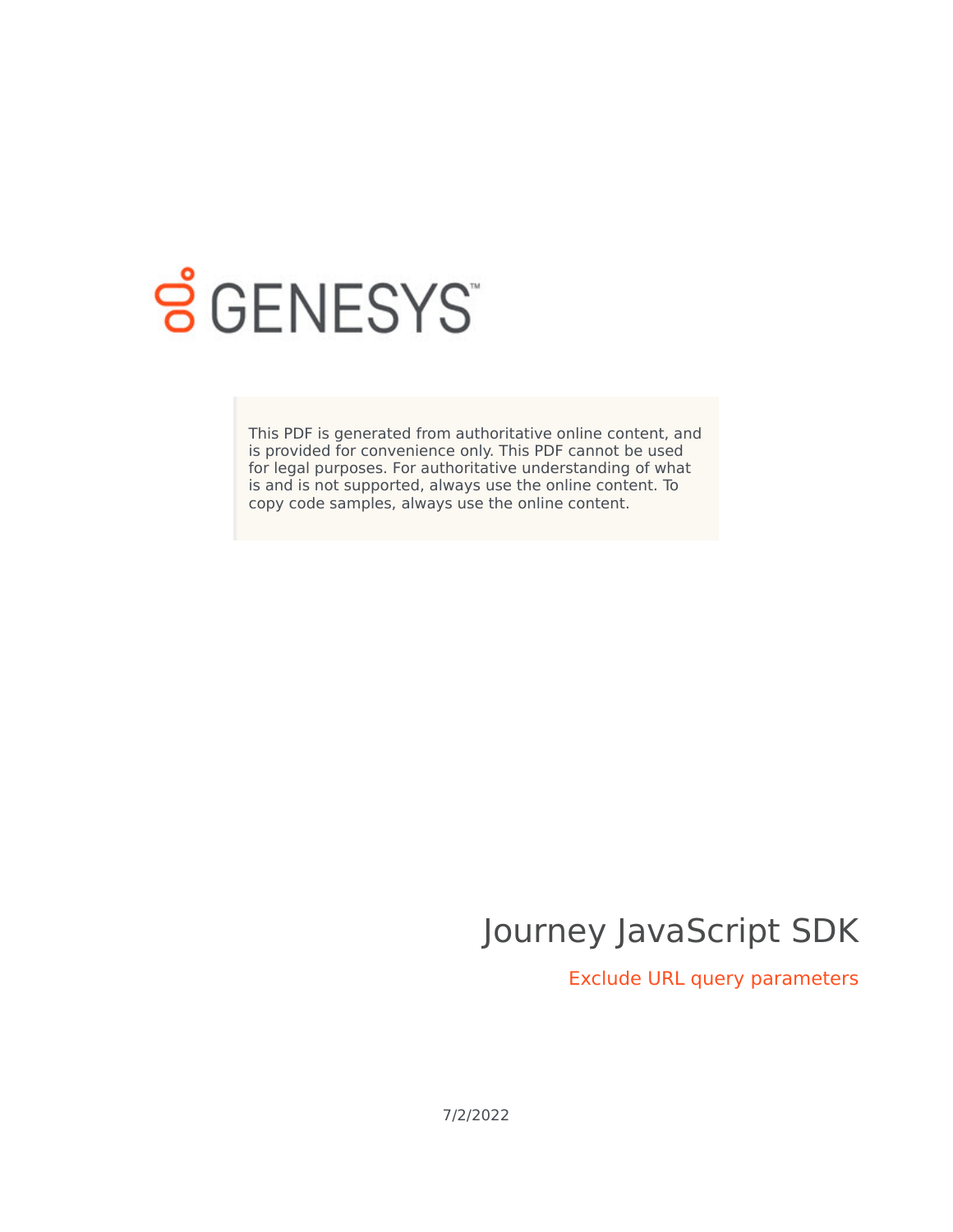## Contents

• 1 [Exclude URL query parameters](#page-2-0)